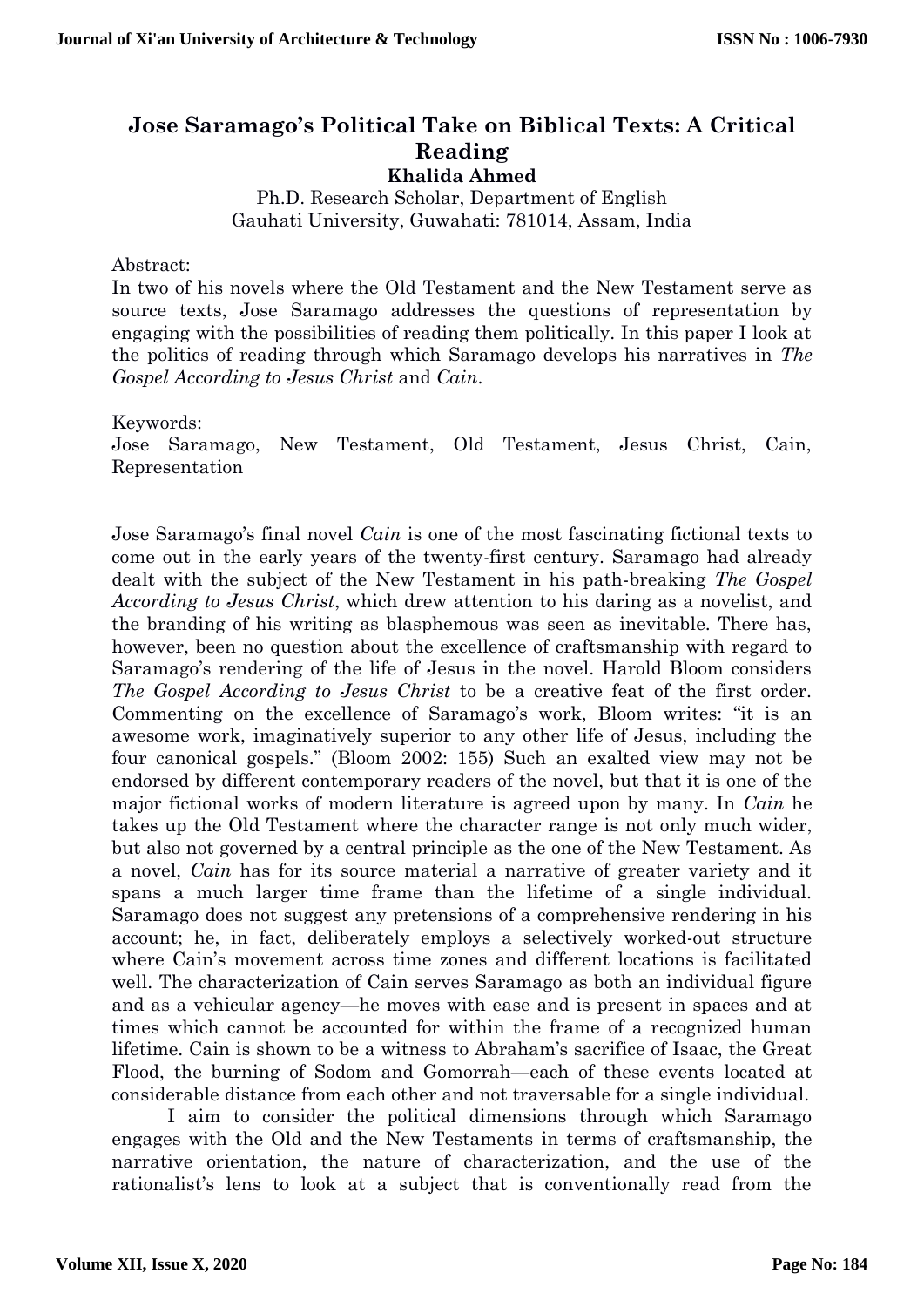perspective of faith. Such an engagement makes it possible for Saramago to introduce the markers of play, the use of irony and satire—through which he undercuts some of the positions of the Old Testament narrative. What Saramago does is not confined to his reading of the Old Testament text from a critically engaged point of view, it also draws on the gaps and silences in the source material to project interventions which highlight the condition of play in the nature of *narrative* itself. There is also the question of the politics of representation which is one of the significant themes in *Cain*. How and to what purpose something is presented in a particular way cannot be taken as a *given* this is what Saramago appears to contend, whereby questions of authority and identity come to occupy place of importance in the novel. Just as Cain is one of the major characters in the novel, there is the crucial subject of God's presence and authority—and by engaging with the God-Cain relation Saramago draws attention to the open-ended nature that can govern such important questions. Saramago had dealt with the question of God's authority and vision in *The Gospel According to Jesus Christ*, where many of the issues remained open even as they were articulated.

In *Cain* there is the play of narrative, which I consider to be the cornerstone of his representation in the novel. This play, which is more than the exercise of the 'ludic', extends beyond the arrangement of the episodes of the plot incorporates issues of characterization and thematic orientation. Many of the settled situations of the Old Testament are re-examined and placed in contexts which show Saramago's reading through an insistently critical paradigm. In doing so, Saramago engages with the nature of narrative, and also with the elasticity of the novel form which facilitates his marking of the Old Testament episodes in a different light. One of the ways in which this is done is through the mode of the character of Cain, who doubles up as a connecting vehicle whereby his presence makes him a witness to Biblical history, apart from his being an individual situated in a specific space or time. Such a process enables Saramago to take a long view of the wide range of events that make up the Old Testament. Cain's situation as a connecting vehicle also provides Saramago the scope to engage with the ironic dimensions of the various episodes in which he is placed or made a witness to. As can be seen from the reading of the situation of Job, Cain's placement in the novel is not always one of physical presence—it is one which involves the structuring of ideology and discourse. Saramago looks at the different contentious positions pertaining to the episodes of the Old Testament, of which the Abraham-Isaac one is a representative example.

By placing Cain as a man who is in the process of acquiring knowledge, Saramago uses his ironic markers to ask questions of the logic that sustains the Biblical world.

I'm dreaming, said cain when he opened his eyes. He had fallen asleep while he rode and had suddenly woken up. He was in the middle of a very different landscape, with earth as parched as in the land of nod, although the ground was sandy rather than covered in thistles, and with only a few scrawny trees for vegetation. Another present, he said. It seemed to him that this must be an older present than the previous one, the one in which he had saved the life of the boy called isaac, and this indicated that he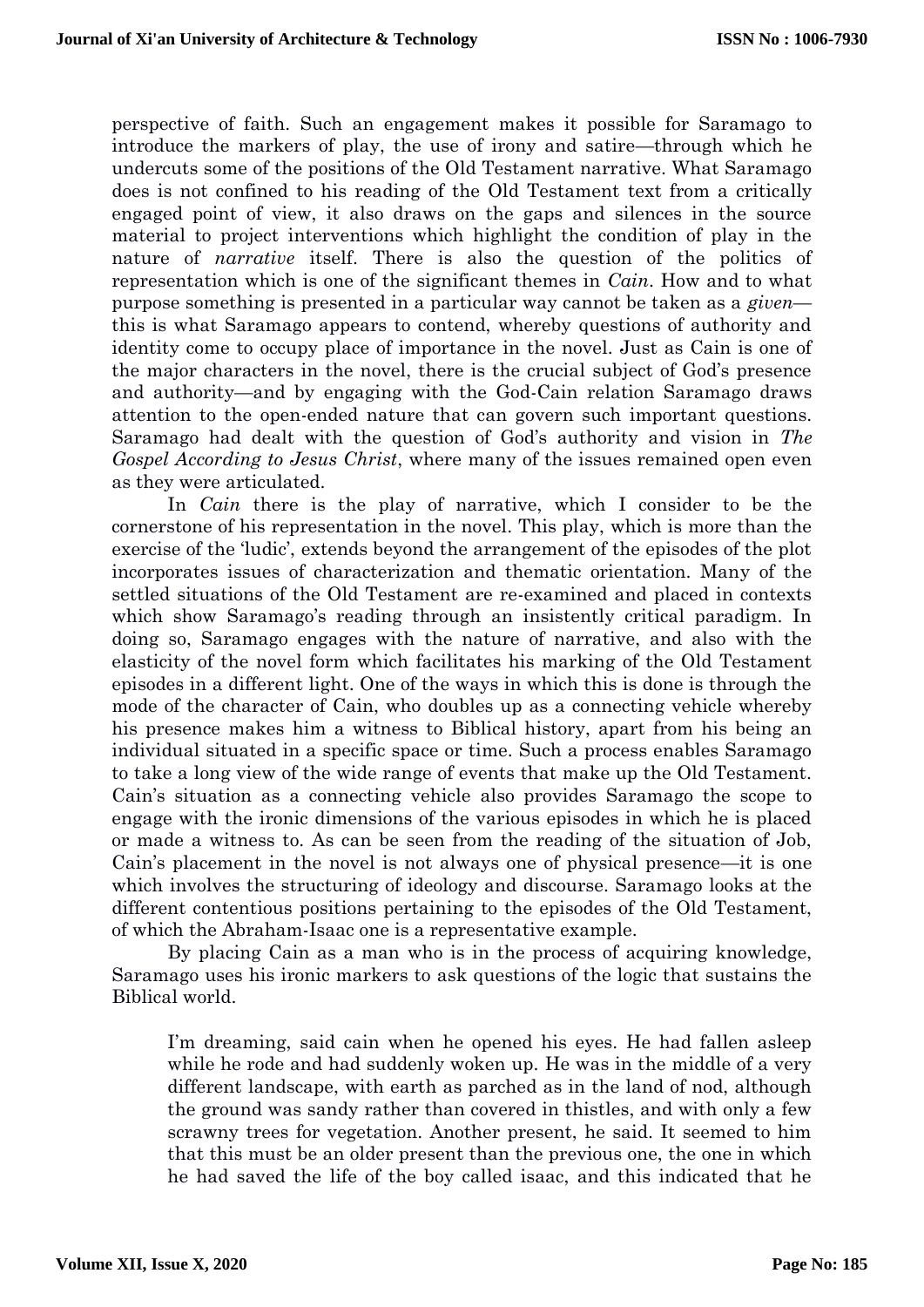could go forwards as well as backwards in time, although not at his own bidding, for, to be frank, he felt like someone who, more or less, but only more or less, knows where he is, but not where he is heading. Just to give an example of the difficulties cain faces in orienting himself, this place looks to be a present that happened a long time ago, as if the world were in the last phase of being built and everything still had a rather temporary feel about it. For example, in the distance, on the far horizon, he can make out a very tall tower, like a truncated cone, that is, a conical form, the top of which had been sliced off or not yet put in place. It was a long way away, but it seemed to cain, who had excellent eyesight, that there were people moving around the building. (Cain 68-69)

The sense of dislocation that Cain experiences is shown to be an eyeopener for him. Cain takes time to come to terms with the multiple planes of reality that he traverses. His experience of seeing the Tower of Babel is part of this learning process: "For example, in the distance, on the far horizon, he can make out a very tall tower, like a truncated cone, that is, a conical form, the top of which had been sliced off or not yet put in place." (Cain 69) What Saramago does here is show the growth of experience in its many-sided dimensions. Not only does the experience of Cain serve as a perspective on the state of things, it also enables Saramago to frame the episodes of the Bible within a more critically engaging frame. This is more apparent in the way God is envisaged in the narrative, especially the way the configuration is done in the context of the human view. Harold Bloom has commented on the way Saramago has configured God in *The Gospel According to Jesus Christ*, drawing attention to the placement which is part of the design that he uses to approach the Testament texts.

Saramago's God, as I have said, neither loves the world nor does he expect it to love him in return. He wants power, as widely extended as possible. (Bloom 162)

In placing God as an arbiter whose response is part of a wider apparatus of a power structure, Saramago does not draw a distinction between faith and its opposition, but his is a process through which he looks at the faultlines embedded in the Testament narratives which serves as the source texts of his novels. Harold Bloom's reading of this configuration of the God in the New Testament bears consistency with the representation of God in *Cain* as well.

"Saramago's God can be both wily and bland, and he has a capacity for savage humor. No one is going to love this god, but then he doesn't ask or expect love. Worship and obedience are his requirements, and sacred violence is his endless resource." (Bloom 155)

Saramago places Cain in positions where his contestations of the divine purpose acquire significance for the manner in which he does so. In the examination of the Abraham or the Job episodes, Cain's interventions bring into play the faultlines that form part of the overarching Old Testament narrative. The engagement with the logic of sense thereby opens up an altogether different